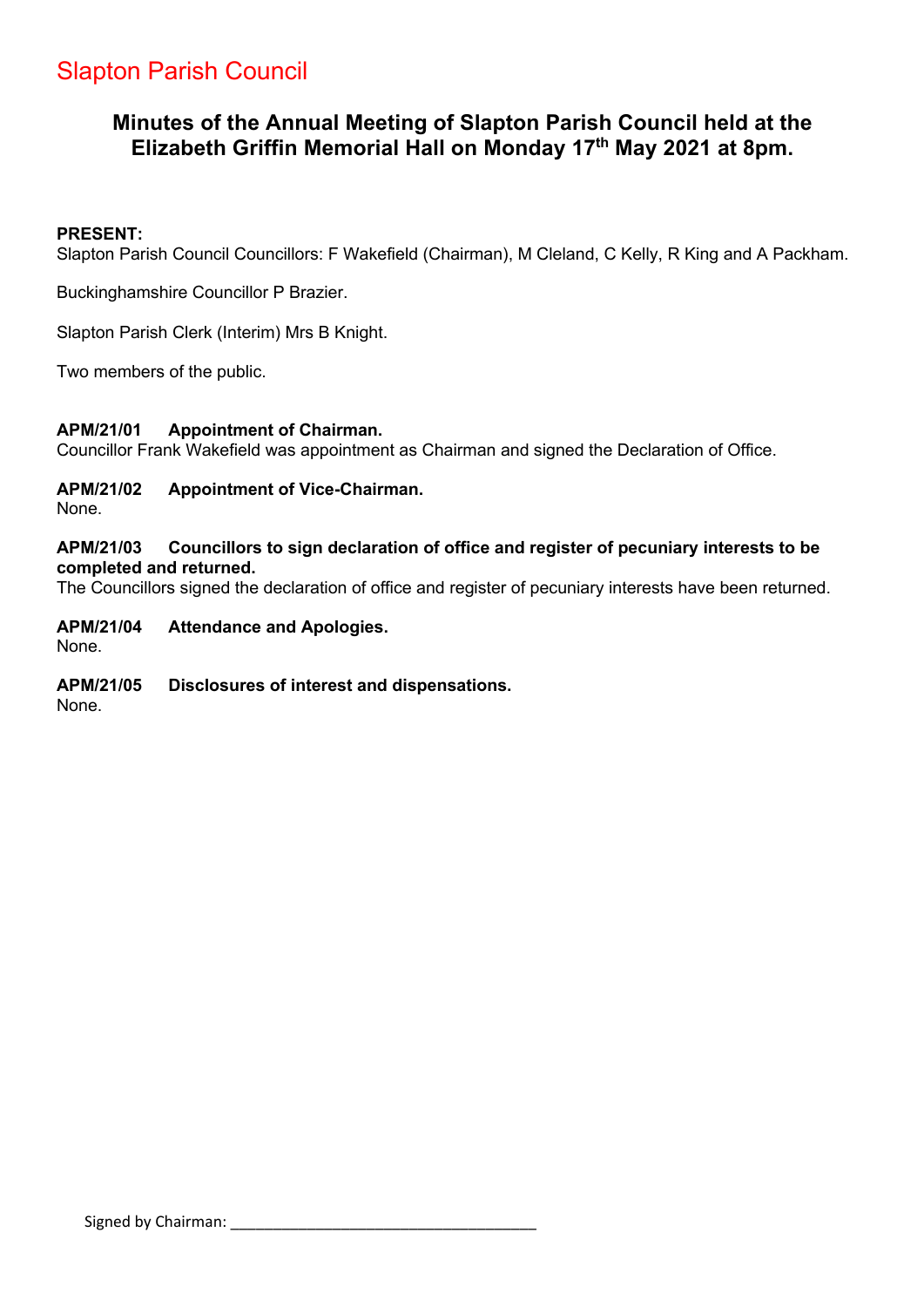## **Minutes of the Parish Council Meeting held at the Elizabeth Griffin Memorial Hall on Monday 17th May 2021 at 8.10pm.**

## **PRESENT:**

Slapton Parish Council Councillors: F Wakefield (Chairman), M Cleland, C Kelly, R King and A Packham.

Buckinghamshire Councillor P Brazier.

Slapton Parish Clerk (Interim) Mrs B Knight.

Two members of the public.

## **C/21/89 Chairman's Welcome and announcements.**

The Chairman welcomed everyone to the meeting especially newly elected Slapton Parish Councillor Rob King and newly elected Buckinghamshire Councillor Peter Brazier.

## **C/21/90 Attendance and Apologies.**

None.

## **C/21/91 Disclosures of interest/dispensations pertaining to this agenda.**

Councillor Wakefield declared he is a trustee of the Elizabeth Griffin Memorial Hall.

## **C/21/92 To Approve the Minutes of the Slapton Parish Council Meeting held on 14th April 2021.**

The minutes for the Slapton Parish Council Meeting held on the 14<sup>th</sup> April 2021 were approved as correct and were signed by the Chairman.

#### **C/21/93 Public Question Time.**

None.

## **C/21/94 Slapton Parish Council Vacancies.**

Chris Kelly was co-opted as Slapton Parish Councillor PROPOSED BY Councillor Wakefield and SECONDED BY Packman and carried unanimously. There is one vacancy if anyone is interested, please contact the Slapton Parish Clerk.

#### **C/21/95 To receive reports from Buckinghamshire Councillor(s).**

Buckinghamshire Councillor Brazier gave his report which covered the Ivinghoe Freight Strategy Zone and encouraged all residents to have their say on this consultation through the Buckinghamshire website. Buckinghamshire Council are running free four weekly online sessions about encouraging wildlife and wildflowers in gardens, further information can be found through the Buckinghamshire Council website.

The Chairman highlighted the main areas of concern with Buckinghamshire Council is Highways and Planning issues, Councillor Brazier will work with Slapton Parish Council on these matters.

## **C/21/96 Planning Application(s):**

21/01317/APP -18 Mill Road, Slapton, Bucks, LU7 9BT.

Erection of a single storey rear extension and construction of new access on to the highway. Slapton Parish Council comment no objection to the extension. Slapton Parish Council express concerns over removal of hedge to create new entrance, this is against the adopted Neighbourhood Development Plan. PROPOSED by Councillor Packham and SECONDED by Councillor Cleland and carried unanimously.

21/01466/APP – Land adj 40 Mill Road, Slapton, Bucks, LU7 9BT.

Signed by Chairman: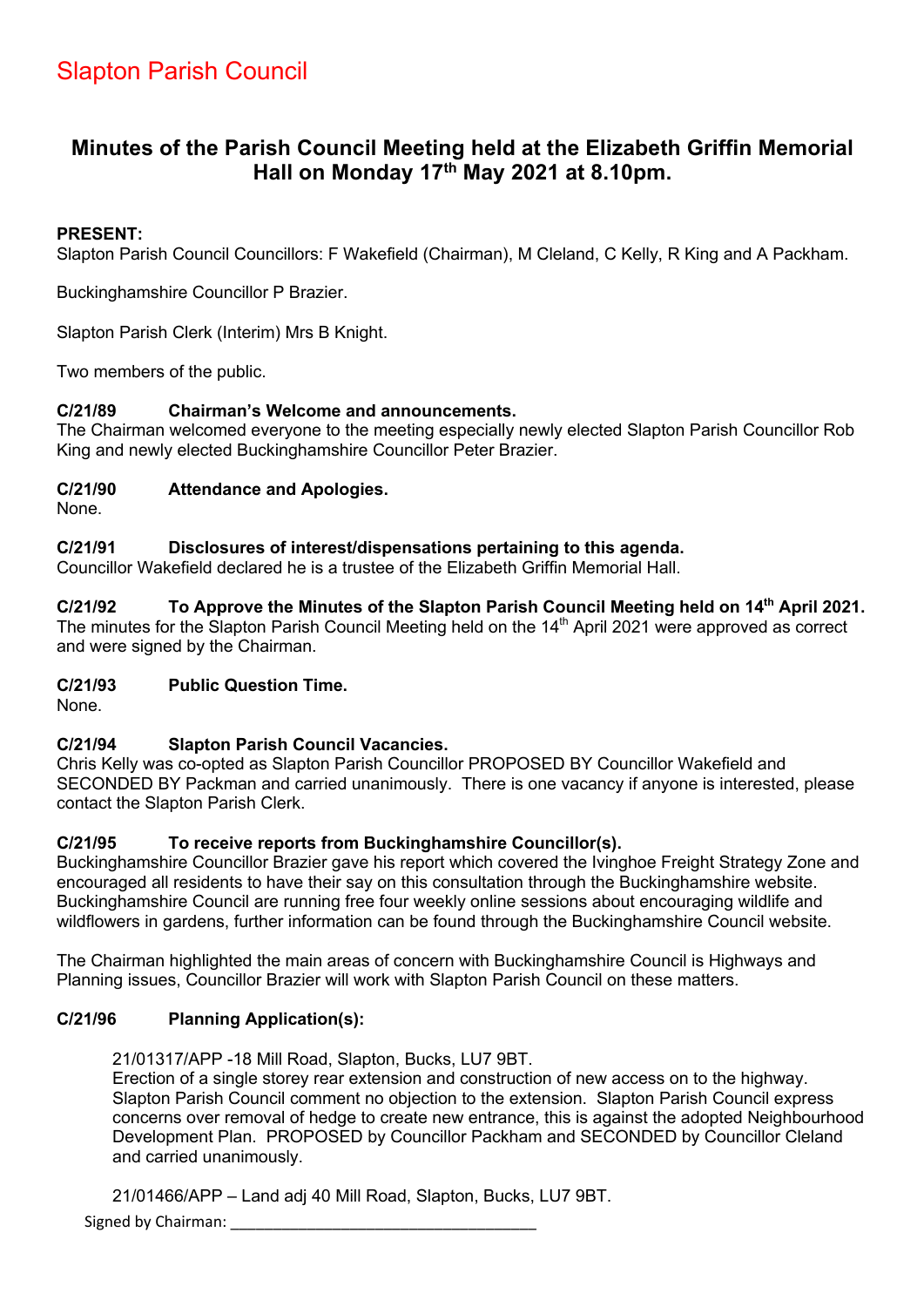Erection of garage. No objection. PROPOSED by Councillor Packham and SECONDED by Councillor Cleland and carried unanimously.

21/01623/APP – Land adj 40 Mill Road, Slapton, LU7 9BT. Erection of garage. No objection. PROPOSED by Councillor Packham and SECONDED by Councillor Cleland and carried unanimously.

20/02465/APP – Land at Willows Park, Horton Road, Slapton, LU7 9BT. Erection of stable building, laying of hardstanding, construction of horse exercise arena and formation of new access and driveway. Decision pending, reports work has commenced and question whether complaints about increased lighting have been reported. Parish Clerk will check with Buckinghamshire Council Planning Department.

## **C/21/97 Footpaths, Bridleways and Roads.**

Councillor Cleland reported:

- Ivinghoe Freight Strategy Consultation. Councillor Cleland explained the potential effect of the freight strategy zone and encouraged everyone to have their say through the Buckinghamshire Council website.
- Speed Roundels. Councillor Cleland has been in contact with the Bucks Council Local Area Technician he suggested if Slapton Parish Council is prepared to wait these could be re-painted where they are faded and placed by the 30MPH repeator signs by Bucks Council free of charge. Councillor Cleland will update the council with further updates.
- Horton Speed Restriction. Slapton Parish Council would prefer 30MPH speed limit in Horton, currently it is not prepared to accept the offer of 40MPH. Councillor Cleland explained the reasons and discussions with Buckinghamshire Council continue.
- Flooding outside of Grove Cottage, Horton. The Buckinghamshire Local Area Technician has some ideas to resolve this matter and confirmed a 12 week notice is required for the two day road closure, during which time he suggested overhanging hedges could be cut back to improve visibility.
- Speed Restrictions in Mill Road. Following several complaints about speeding traffic the MVAS has been in use. Councillor Cleland will speak to the Local Area Technician about possible speed restrictions for the road.
- Village name sign this will be discussed after the budget review.

## **C/21/98 Recreation Ground**

Councillor Kelly reported she has met with three playground equipment providers and is expecting quotations for teenage/adult fitness equipment and play equipment. This will be added to the next agenda for an update. It was agreed to book Play Around the Parishes for Slapton Recreation Ground to be held on 4<sup>th</sup> August 2-4pm at a cost of £380.

## **C/21/99 Elizabeth Griffin Memorial/Slapton Village Hall**

The results from the Slapton Parish Council Village Hall Consultation were discussed with Option One the preferred option. Slapton Parish Council will inform Buckinghamshire Council of the full results.

Councillor Kelly was appointed as Slapton Parish Council Village Hall representative.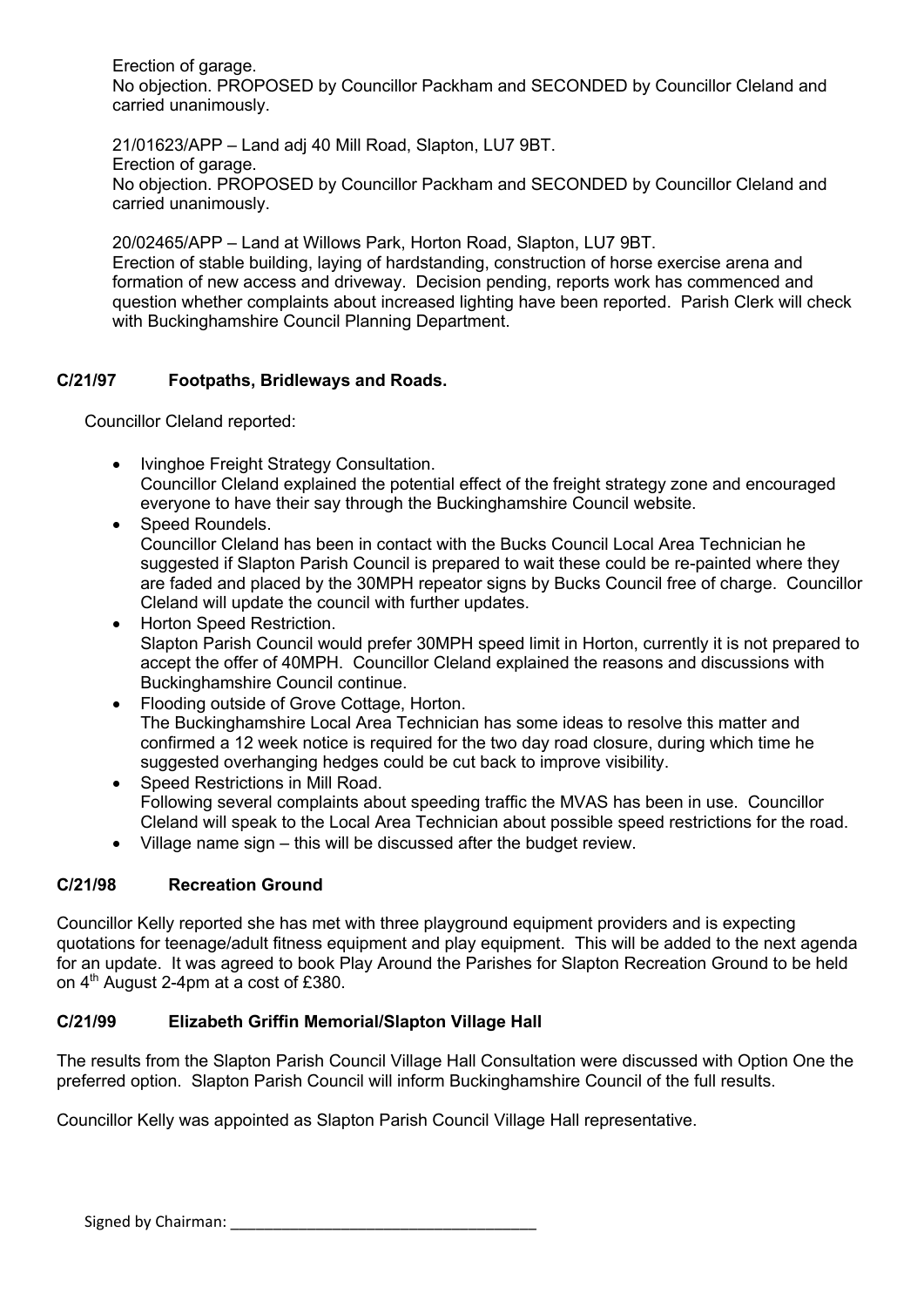#### **C/21/100 Solar Farm**

The Chairman explained the fund from the Solar Farm is £27,300 which is held in reserves and is earmarked for use on projects to benefit the residents.

## **C/21/101 Slapton Parish Council Website.**

The new website has been shared with the Councillors and Clerk and it was agreed to check the accessibility standards. Once the checks have been made the website will be live.

#### **C/21/102 Councillors Roles and Responsibilities.**

The roles of the Councillors were agreed, these will be shown on the Slapton Parish Council website.

#### **C/21/103 Councillor Training.**

Councillor King has been booked onto new Councillor Training and Councillors are encouraged to check the BALC website for courses that could be of interest.

#### **C/21/104 Clerk's Report.**

This was circulated before the meeting and there were no further questions.

#### **C/21/105 Financial Matters.**

The following accounts were approved for payment:

| Payee                  | Details                                | Amount  |
|------------------------|----------------------------------------|---------|
| <b>T</b> Beeches       | <b>Internal Auditor Fee</b>            | £145.00 |
| Wel Medical            | Defibrillator Pads (Slapton)           | £50.34  |
| <b>Aylesbury Mains</b> | <b>Repair 2 streetlights</b>           | £112.08 |
| J Furniss              | Reimburse Postage                      | £4.68   |
| <b>B</b> Knight        | Reimburse stamps & IT equip            | £216.15 |
| M W Agri               | <b>Grass cutting</b>                   | £432.00 |
| J O'Dwyer              | <b>Recreation Ground Inspections</b>   | £25.00  |
| The Safe Shop          | SPC Post Box - VH                      | £64.99  |
| <b>SSE</b>             | <b>Streetlight Elec</b>                | £115.93 |
| <b>BMALC</b>           | Year End Accounts Training (JF)        | £30.00  |
| <b>BMKALC</b>          | <b>Subs</b>                            | £106.57 |
| <b>Future Signs</b>    | Late invoice - Recreation Ground signs | £68.40  |

| Receipts             | <b>Details</b>                   | Amount     |
|----------------------|----------------------------------|------------|
| <b>Bucks Council</b> | Precept (half year)              | £14,990.00 |
| <b>Bucks Council</b> | <b>Devolved Services Payment</b> | £1,170.81  |
| <b>HMRC</b>          | VAT Refund                       | £3.029.11  |

Banking - It was agreed that the Parish Clerk will contact Unity Trust Bank to start the process of changing banks, the application will need to be signed by signatories at a future meeting.

## **C/21/106 Internal Auditors Report.**

The Parish Clerk had circulated the Internal Auditors Report, his recommendation of simplifying the banking was adopted.

#### **C/21/107 Annual Governance and Accountability Return 2020/21 Section One.**

This was signed by the Chairman and the Parish Clerk.

## **C/21/108 Annual Governance and Accountability Return 2020/21 Section Two.**

This was signed by the Chairman and the Parish Clerk.

Signed by Chairman: